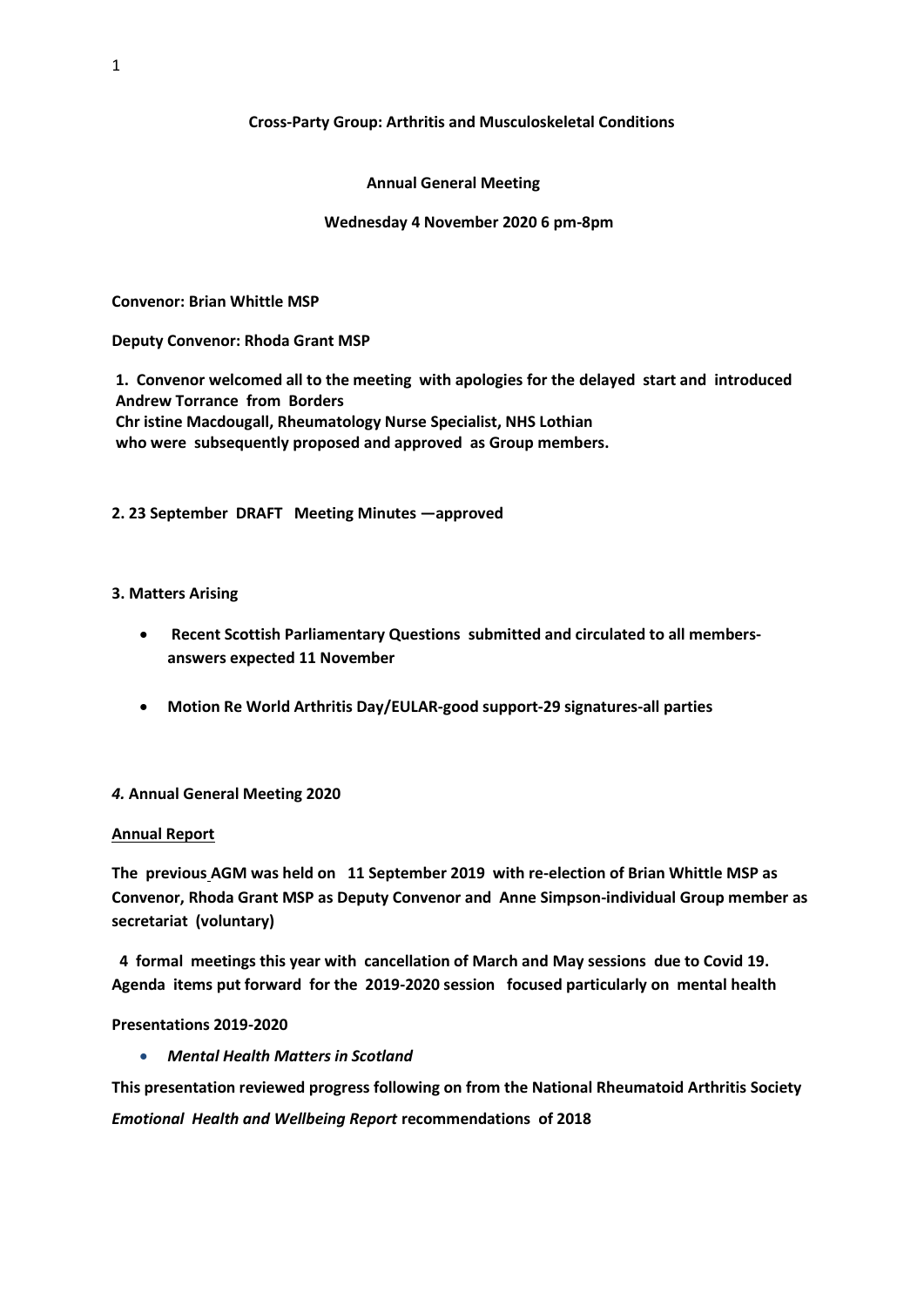- *The Development of the Scottish Quality Registry in Rheumatology-***promoting a personalized approach to care Dr Elizabeth Murphy, Consultant Rheumatologist, NHS Lanarkshire**
- *Every patient, Every Time* **Campaign-report on progress Dr Dale Webb, Chief Executive, National Axial Spondyloarthritis Society**
- *Rheumatology Clinical Nurse Specialists- workforce, training and education-the benefits of developing the model –including benefits for patients and cost savings to NHS* **Dr Anne McEntegart, President , Scottish Rheumatology Society and Liz McIvor, Clinical Nurse Specialist, NHS Greater Glasgow and Clyde**
- **Teapot Trust** *Frontline response through the pandemic : Bringing colour to the lives of children with chronic conditions*  **Sarah Randell, Chief Executive, Teapot Trust**
- •*Rheumatoid Arthritis, Work and Wellbeing post Lockdown* **Samuel Lawes, Policy and Communications Manager, National Rheumatoid Arthritis Society**
- *Access to Rheumatology Services: Challenges and Solutions for the North* **Dr Alan MacDonald, Consultant Rheumatologist, NHS Grampian**

### **Additional Meetings**

**Additional meetings were held in July and August to provide Group members with the opportunity to discuss the impact of Covid 19 on people with Arthritis and Musculoskeletal Conditions and the impact on the staff delivering care.**

**Speakers included Donna Hood , Rheumatology Clinical Nurse Specialist , Royal Alexandra Hospital and Mr Al Murray, Chair, Scottish Committee - Orthopaedics and Trauma**

**The ever increasing waiting times for elective orthopaedic surgery loomed very large as an item for urgent attention** 

**The emphasis on telephone and video consultations a cause for concern -***one size does not fit all*

### **Election of Office Bearers**

**Re-elected :**

**Convenor Brian Whittle MSP**

**Deputy Convenor Rhoda Grant MSP**

**Secretariat (voluntary) Anne Simpson**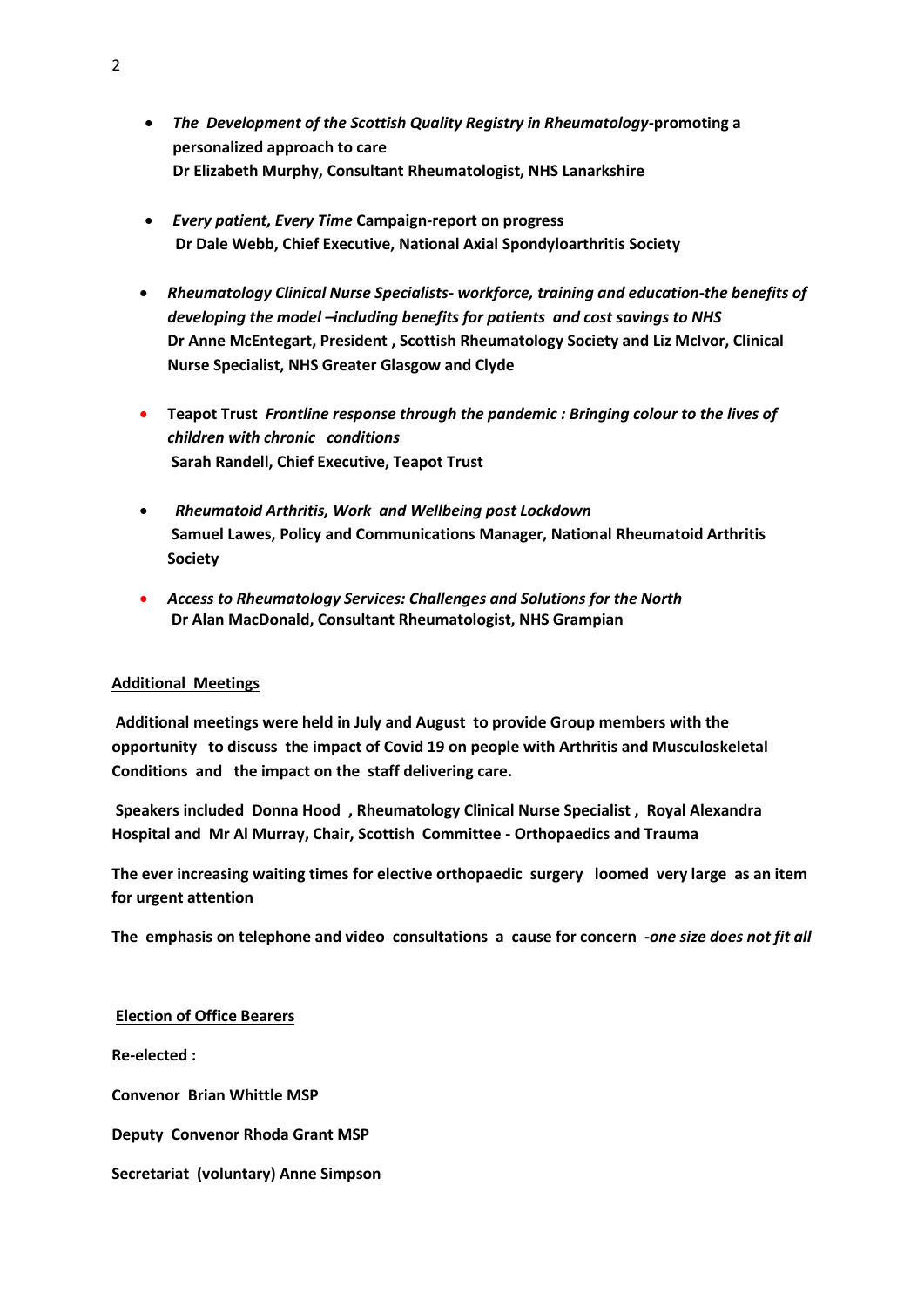**5. "** *Near Me "* **an opportunity for questions and discussion** 

**Convenor welcomed Maimie Thompson. Communications Manager and Hazel Archer, Head of Programme Scottish Government, Technology Enabled Care Programme and thanked them for taking the time to join the meeting.**

**The "Near Me" public engagement outcomes report was published in September 2020. The increasing use of digital/telephone consultations had been raised during the Group " Impact of Covid" meetings in July and August so attendance at this meeting provided an opportunity for** members to comment and discuss the programme - looking to the future- while of course acknowledging the current covid situation and priorities.

<https://tec.scot/wp-content/uploads/2020/09/Near-Me-public-engagement-Executive-Summary.pdf>

#### *[Near Me Digital Technology Enabled Care Programme Scot Gov CPG Nov 2020.pptx](Near%20Me%20%20Digital%20Technology%20Enabled%20Care%20Programme%20Scot%20Gov%20CPG%20Nov%202020.pptx)*

**Comment and discussion :**

**Possibilities of redesign of urgent care-minor injuries could be tackled**

**Save on travel for both patients and service providers**

**Save on PPE**

**However-this model does not necessarily free up time for clinicians –in reality patients still need to be seen**

**Lack of safe/confidential space for video appointments can be an issue**

**Some patients prefer to attend clinic as an "event"**

**Should face to face consultations remain the gold standard?**

**Prefer to see patients first-but useful model if no need to keep bringing patients back to clinic** 

**Post covid-how will the programme evolve-a more patient centred way of working?**

**Staff training needs to be priority-communication processes need to be improved re virtual appointments-**

**Patients might prefer to be given the opportunity to have friend or family to also attend the video consultation –may be more stressful for elderly patients** 

**Not everyone has access /or confidence in the use of IT**

**Occupational Therapy-Use of Near Me not good for group sessions –recommend NHS National Video Conferencing platform**

**Physiotherapy-Use of IT equipment-needs urgent investment -appreciate model can overcome issues but cannot be alternative to actual physiotherapy**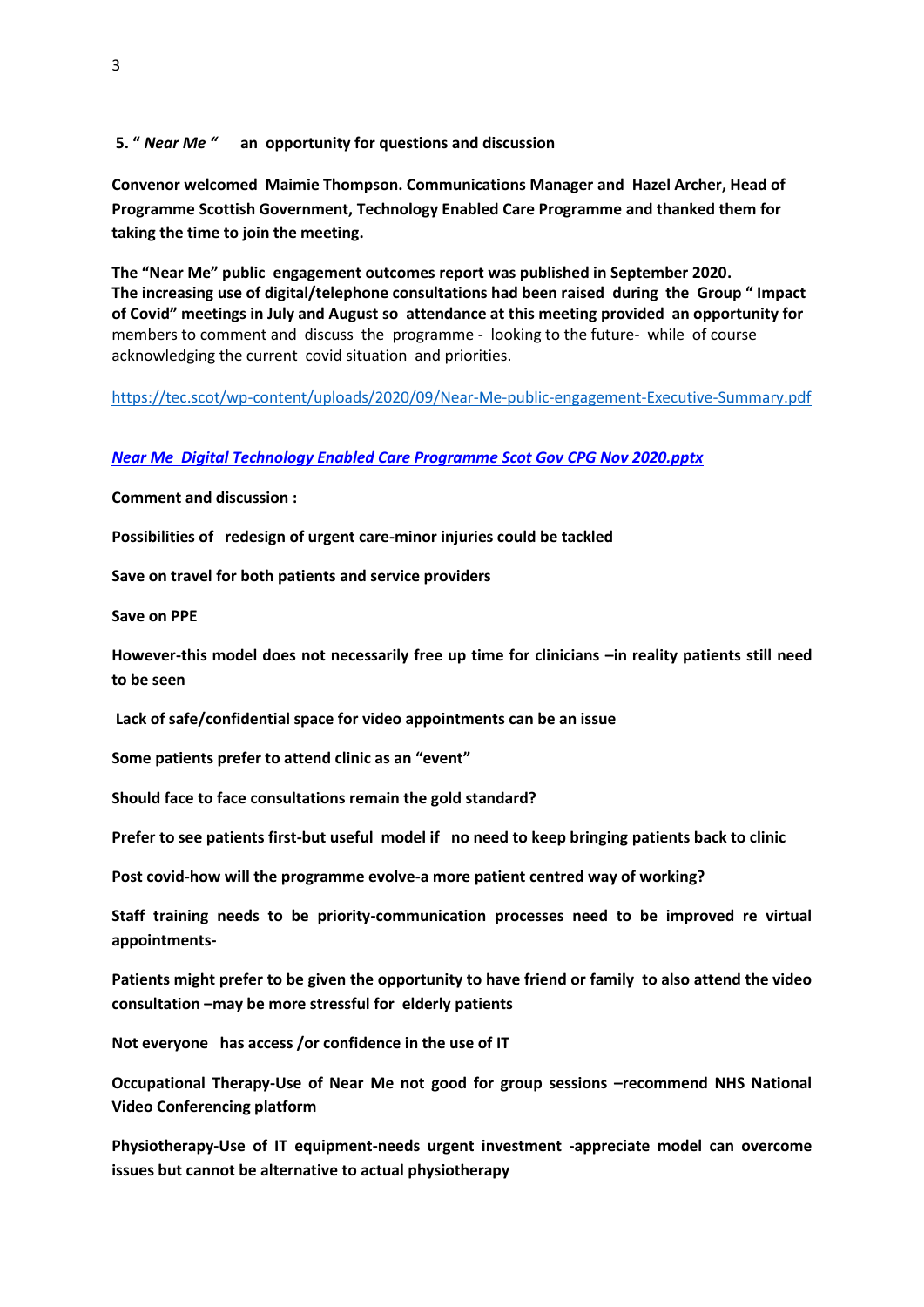# **6. Any other business**

• **Kenryck Lloyd Jones. Public Affairs and Policy Manager at the Chartered Society of Physiotherapy Scotland-warned of the need for a quicker return to rehabilitation and physiotherapy services and described how patients are missing out as vital community physiotherapy spaces are deprioritized by Health Boards and used for other purposes such as storage and meeting rooms** 

**Call for Government action to prioritise physiotherapy and rehabilitation services as the pandemic continues**

# **<https://www.csp.org.uk/networks/nations-regions/scotland/csp-scotland-office>**

• Dorothy-Grace Elder, Secretary of the Cross Party Group: Chronic Pain – major concerns **arising around the emphasis on promotion of Self- Management which should enhance rather than replace access to pain services throughout Scotland.** 

## **7. Summary and Close**

**Convenor thanked everyone for their useful contribution to the -as usual -lively meeting and apologised again for the late start due to other business.**

**Secretariat will confirm the remaining meeting dates and agendas for 2021 pre- election**

**Meeting closed at 7.55pm**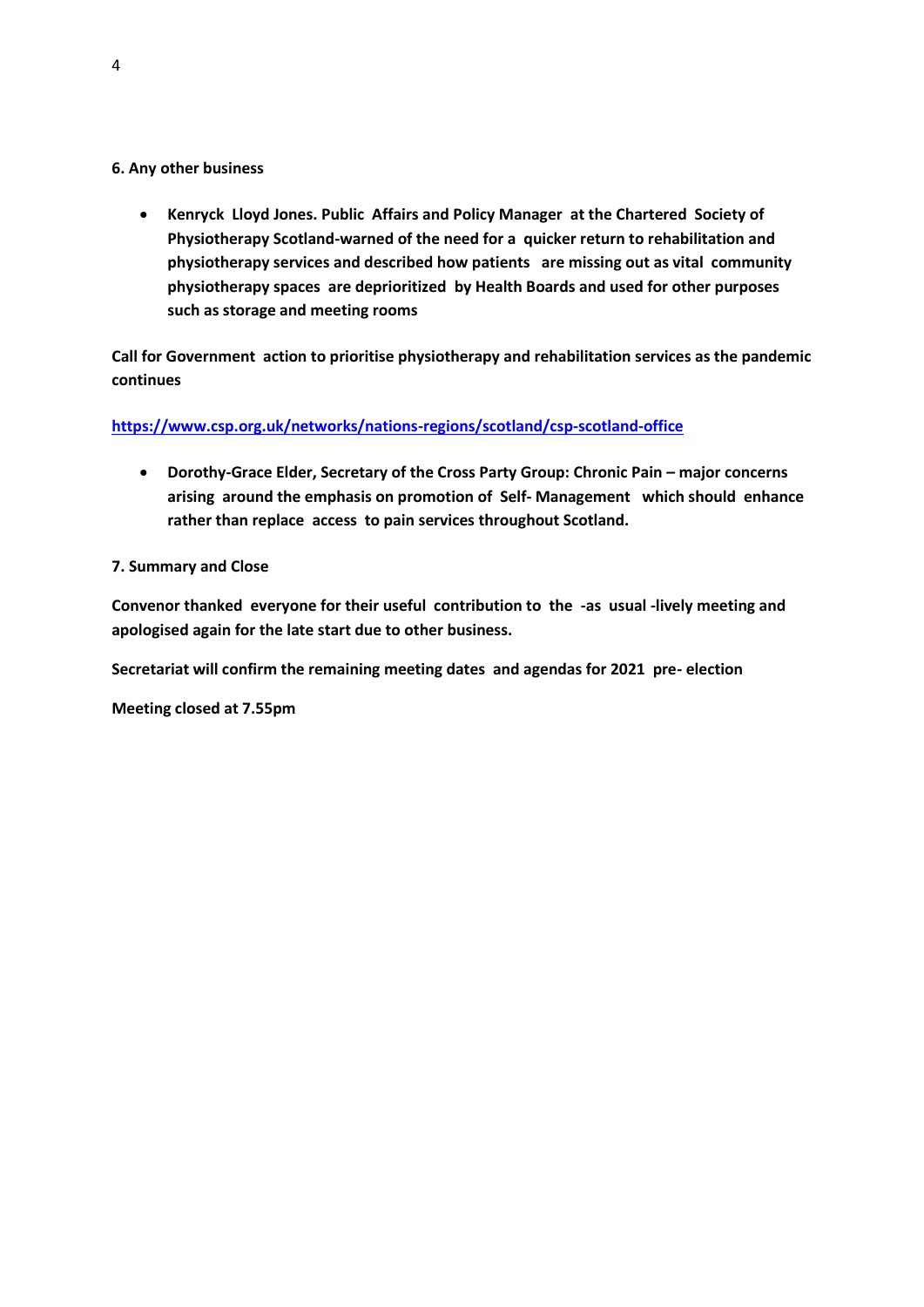|                                        | <b>Attendance list</b>                                                    |  |
|----------------------------------------|---------------------------------------------------------------------------|--|
| <b>Brian Whittle MSP Convenor</b>      |                                                                           |  |
| <b>Rhoda Grant MSP Deputy Convenor</b> |                                                                           |  |
| <b>Anne Simpson</b>                    | <b>Secretariat</b>                                                        |  |
| <b>Invited Speakers</b>                |                                                                           |  |
| <b>Hazel Archer</b>                    | Head of Programme-Near Me- Technology Enables Care Programme, Scot Gov    |  |
| <b>Maimie Thompson</b>                 | <b>Communications Manager, Scot Gov Technology Enabled Care Programme</b> |  |
| <b>Members</b>                         |                                                                           |  |
| <b>Lauren Bennie</b>                   | Devolved Nations Liaison Officer British Society of Rheumatology          |  |
| <b>Marion Butchart</b>                 | <b>Novartis</b>                                                           |  |
| <b>Dervil Dockeril</b>                 | <b>Occupational Therapy</b>                                               |  |
| <b>Fay Campbell</b>                    | <b>Rheumatology Specialist Nurse, NHS GG&amp;C</b>                        |  |
| <b>Jordan Canning</b>                  | <b>Individual member</b>                                                  |  |
| <b>Dorothy-Grace Elder</b>             | <b>CPG Chronic Pain secretariat</b>                                       |  |

- **Mayrine Fraser Roya l Osteoporosis Society**
- **Sam Hemmati SOBI/pharma**
- **Professor Colin Howie University of Edinburgh, Consutlant Orthopaedic surgeon, NHS Lothian**
- **Samuel Lawes Policy, National Rheumatoid Arthritis Society**
- **Kenryck Lloyd Jones Chartered Society of Physiotherapy, Scotland Speaker**
- **Lynn Laidlaw individual member**
- **Dr Alan Macdonald Consultant Rheumatologist, NHS Grampian**
- **Ian Macdonald National Axial Spondyloarthritis Society**
- Christina McDougall Rheumatology Specialist Nurse, NHS Lothian Visitor
- **Dr Alex Mavroedi Senior Lecturer in Physical Activity for Health, University of Strathclyde**
- **Maureen McAllister Versus Arthritis**
- **Dr Ruth Richmond Consultant Rheumatologist, NHS Borders**
- **John Paton Patient Ambassador, National Rheumatoid Arthritis Society**